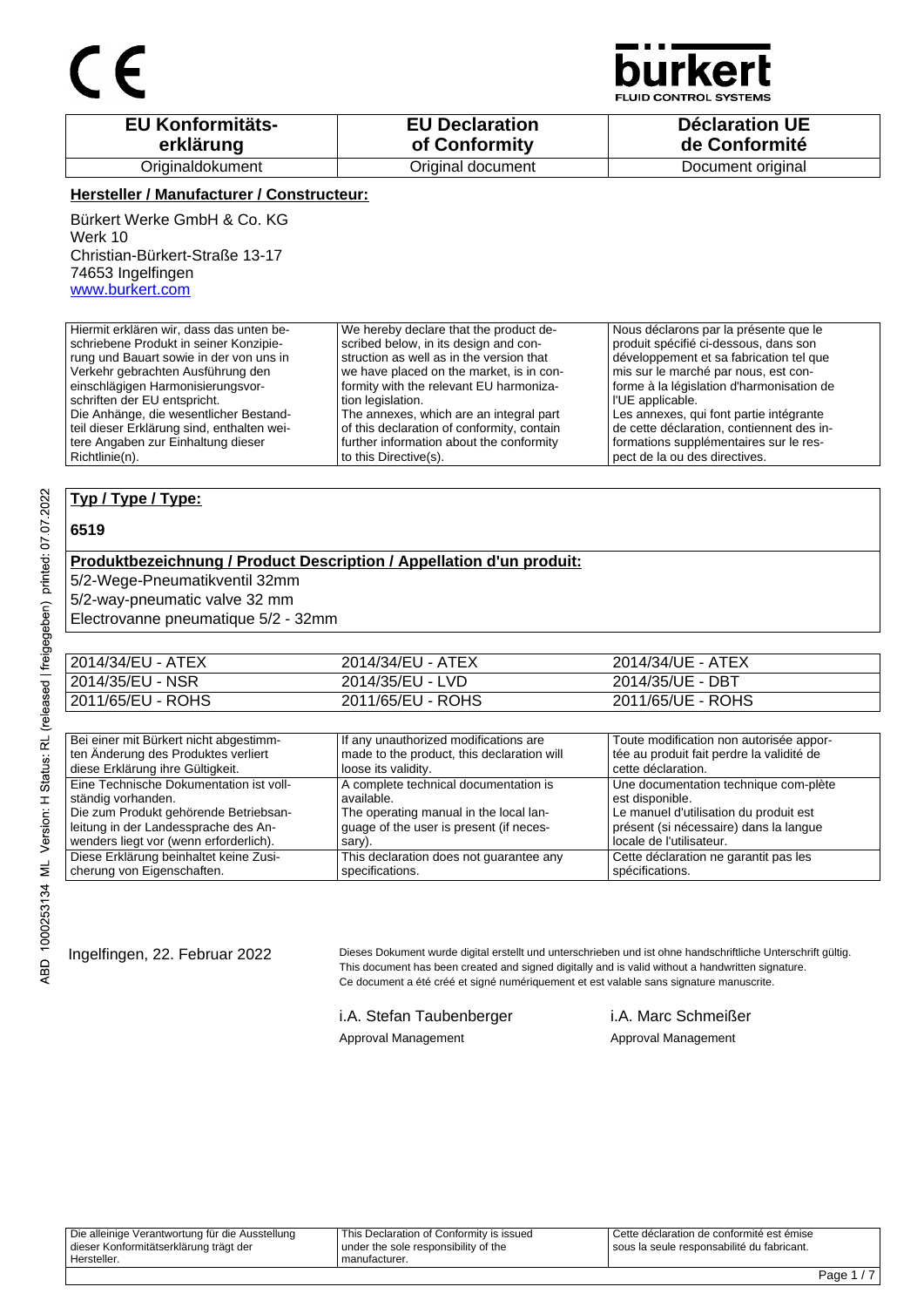# CE



| <b>Anhang ATEX zur</b><br>EU Konformitätserklärung                                                                                                                                                                                                                                                                                                            | <b>Annex ATEX for</b><br><b>EU Declaration of Conformity</b>                                                                                                                                                                                                                                                                              | Annexe ATEX à la<br><b>Déclaration UE de</b>                                                                                                                                                                                                                                                                                            |
|---------------------------------------------------------------------------------------------------------------------------------------------------------------------------------------------------------------------------------------------------------------------------------------------------------------------------------------------------------------|-------------------------------------------------------------------------------------------------------------------------------------------------------------------------------------------------------------------------------------------------------------------------------------------------------------------------------------------|-----------------------------------------------------------------------------------------------------------------------------------------------------------------------------------------------------------------------------------------------------------------------------------------------------------------------------------------|
| Originaldokument                                                                                                                                                                                                                                                                                                                                              | Original document                                                                                                                                                                                                                                                                                                                         | Document original                                                                                                                                                                                                                                                                                                                       |
|                                                                                                                                                                                                                                                                                                                                                               |                                                                                                                                                                                                                                                                                                                                           |                                                                                                                                                                                                                                                                                                                                         |
| 2014/34/EU - ATEX                                                                                                                                                                                                                                                                                                                                             | 2014/34/EU - ATEX                                                                                                                                                                                                                                                                                                                         | 2014/34/UE - ATEX                                                                                                                                                                                                                                                                                                                       |
|                                                                                                                                                                                                                                                                                                                                                               | Reference in the Official Journal of the EU: L 96 dated 29.3.2014                                                                                                                                                                                                                                                                         |                                                                                                                                                                                                                                                                                                                                         |
|                                                                                                                                                                                                                                                                                                                                                               |                                                                                                                                                                                                                                                                                                                                           |                                                                                                                                                                                                                                                                                                                                         |
| Typ / Type / Type (Geräteschlüssel / product specification key / clé de produit):                                                                                                                                                                                                                                                                             |                                                                                                                                                                                                                                                                                                                                           |                                                                                                                                                                                                                                                                                                                                         |
| 6519 ***** **** **** ** ***/** ** (1)                                                                                                                                                                                                                                                                                                                         |                                                                                                                                                                                                                                                                                                                                           |                                                                                                                                                                                                                                                                                                                                         |
| Variabler Code / Variable code / Variable Code:<br>(1)<br><b>PX04</b>                                                                                                                                                                                                                                                                                         | Gilt nur in Verbindung mit / Only valid in combination with / Est uniquement valable en lien avec:                                                                                                                                                                                                                                        |                                                                                                                                                                                                                                                                                                                                         |
| Der oben beschriebene Gegenstand der<br>Erklärung erfüllt die Vorschriften der<br>Richtlinie 2014/34/EU des Europäischen<br>Parlaments und des Rates vom 26. Februar<br>2014 zur Harmonisierung der<br>Rechtsvorschriften der Mitgliedstaaten<br>für Geräte und Schutzsysteme zur be-<br>stimmungsgemäßen Verwendung in ex-<br>plosionsgefährdeten Bereichen. | The object of the declaration described<br>above is in conformity with Directive<br>2014/34/EU of the European Parliament<br>and of the Council of 26 February 2014<br>on the harmonisation of the laws of the<br>Member States relating to equipment<br>and protective systems intended for use<br>in potentially explosive atmospheres. | L'objet de la déclaration décrit ci-dessus<br>est conforme à la directive 2014/34/UE<br>du Parlement européen et du Conseil du<br>26 février 2014 relative à l'harmonisation<br>des législations des États membres<br>concernant les appareils et les systèmes<br>de protection destinés à être utilisés<br>en atmosphères explosibles. |
| Nur gültig in Verbindung mit der EX-<br>Kennzeichnung des Gerätes!                                                                                                                                                                                                                                                                                            | Only valid in combination with the<br>EX-marking of the equipment!                                                                                                                                                                                                                                                                        | Uniquement valable en liaison avec le<br>marquage EX de l'appareil!                                                                                                                                                                                                                                                                     |
| Das Gerät kann eingesetzt werden ge-<br>mäß den auf dem Typschild und in der<br>Betriebsanleitung angegebenen Daten.                                                                                                                                                                                                                                          | The device can be used in accordance<br>with the data given on the nameplate<br>and in the operating instructions.                                                                                                                                                                                                                        | Le dispositif peut être utilisé conformé-<br>ment aux indications de la plaque signa-<br>létique et dans la notice d'utilisation.                                                                                                                                                                                                       |
| Die Schutzziele der Niederspannungs-<br>richtlinie 2014/35/EU wurden eingehal-<br>ten.                                                                                                                                                                                                                                                                        | The protection objectives of the low<br>Voltage Directive 2014/35/EU are com-<br>plied with.                                                                                                                                                                                                                                              | Les objectifs de sécurité de la Directive<br>Basse Tension 2014/35/UE ont été ob-<br>servés.                                                                                                                                                                                                                                            |
|                                                                                                                                                                                                                                                                                                                                                               |                                                                                                                                                                                                                                                                                                                                           |                                                                                                                                                                                                                                                                                                                                         |
| Für die Bewertung wurden folgende<br>Normen herangezogen (wenn anwend-<br>bar):                                                                                                                                                                                                                                                                               | For evaluation of the conformity, the<br>following standards were consulted<br>(if applicable):                                                                                                                                                                                                                                           | Pour l'évaluation de la conformité, les<br>normes suivantes ont été utilisées (le<br>cas échéant):                                                                                                                                                                                                                                      |
| EN 60079-15:2010, EN 60079-31:2014, EN IEC 60079-0:2018                                                                                                                                                                                                                                                                                                       |                                                                                                                                                                                                                                                                                                                                           |                                                                                                                                                                                                                                                                                                                                         |

ABD 1000253134 ML Version: H Status: RL (released | freigegeben) printed: 07.07.2022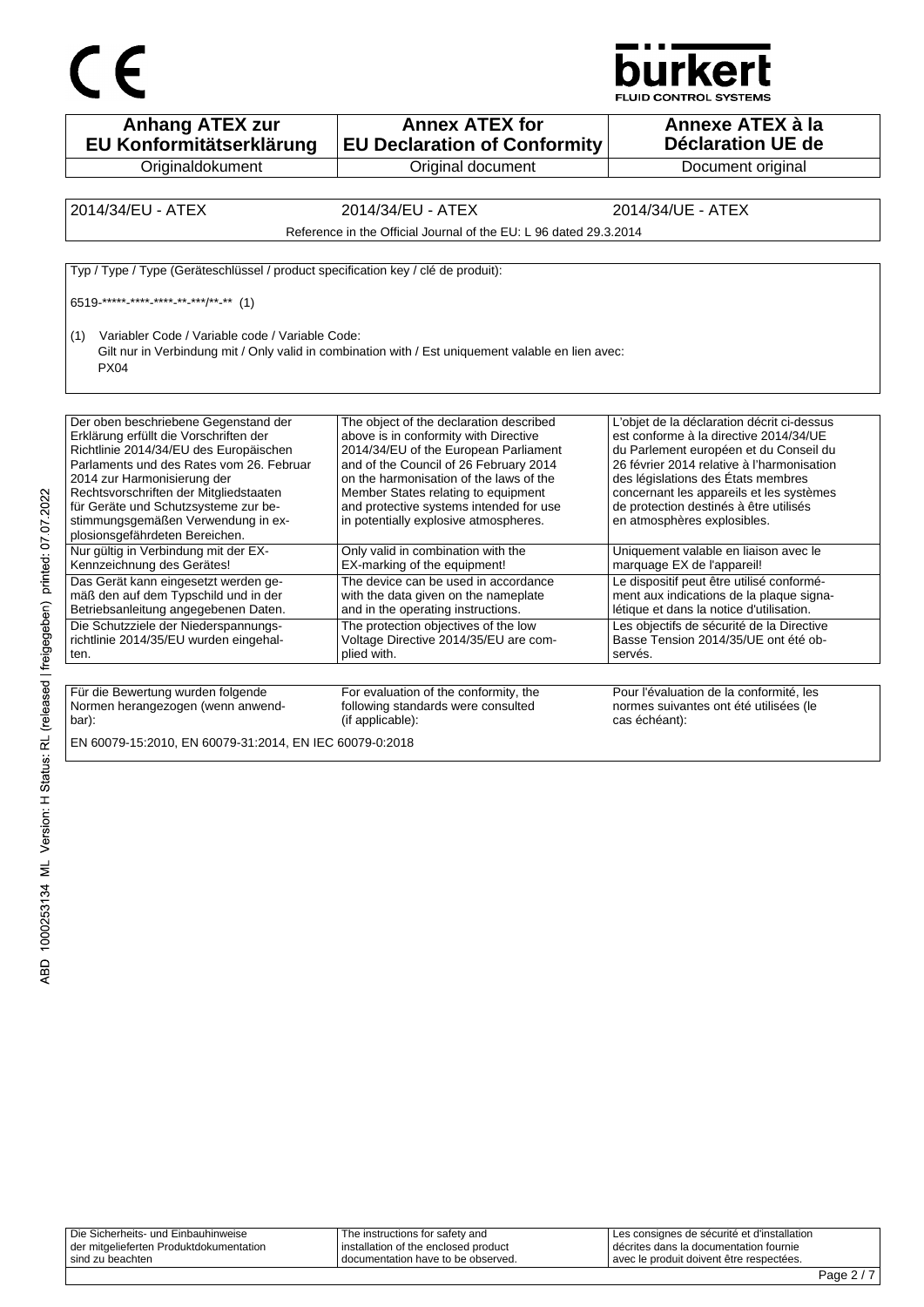



| <b>Anhang ATEX zur</b><br>EU Konformitätserklärung                                                                                                                                                                                                                                                                                                            | <b>Annex ATEX for</b><br><b>EU Declaration of Conformity</b>                                                                                                                                                                                                                                                                              | Annexe ATEX à la<br><b>Déclaration UE de</b>                                                                                                                                                                                                                                                                                            |
|---------------------------------------------------------------------------------------------------------------------------------------------------------------------------------------------------------------------------------------------------------------------------------------------------------------------------------------------------------------|-------------------------------------------------------------------------------------------------------------------------------------------------------------------------------------------------------------------------------------------------------------------------------------------------------------------------------------------|-----------------------------------------------------------------------------------------------------------------------------------------------------------------------------------------------------------------------------------------------------------------------------------------------------------------------------------------|
| Originaldokument                                                                                                                                                                                                                                                                                                                                              | Original document                                                                                                                                                                                                                                                                                                                         | Document original                                                                                                                                                                                                                                                                                                                       |
|                                                                                                                                                                                                                                                                                                                                                               |                                                                                                                                                                                                                                                                                                                                           |                                                                                                                                                                                                                                                                                                                                         |
| 2014/34/EU - ATEX                                                                                                                                                                                                                                                                                                                                             | 2014/34/EU - ATEX                                                                                                                                                                                                                                                                                                                         | 2014/34/UE - ATEX                                                                                                                                                                                                                                                                                                                       |
|                                                                                                                                                                                                                                                                                                                                                               | Reference in the Official Journal of the EU: L 96 dated 29.3.2014                                                                                                                                                                                                                                                                         |                                                                                                                                                                                                                                                                                                                                         |
| Typ / Type / Type (Geräteschlüssel / product specification key / clé de spécification produit):                                                                                                                                                                                                                                                               |                                                                                                                                                                                                                                                                                                                                           |                                                                                                                                                                                                                                                                                                                                         |
| 6519 ***** **** **** ** EXI/** -** (1)                                                                                                                                                                                                                                                                                                                        |                                                                                                                                                                                                                                                                                                                                           |                                                                                                                                                                                                                                                                                                                                         |
| (1) Variabler Code / Variable code / Variable Code:                                                                                                                                                                                                                                                                                                           | Gilt nur in Verbindung mit / Only valid in combination with / Est uniquement valable en lien avec: PX58 bis PX66                                                                                                                                                                                                                          |                                                                                                                                                                                                                                                                                                                                         |
| Der oben beschriebene Gegenstand der<br>Erklärung erfüllt die Vorschriften der<br>Richtlinie 2014/34/EU des Europäischen<br>Parlaments und des Rates vom 26. Februar<br>2014 zur Harmonisierung der<br>Rechtsvorschriften der Mitgliedstaaten<br>für Geräte und Schutzsysteme zur be-<br>stimmungsgemäßen Verwendung in ex-<br>plosionsgefährdeten Bereichen. | The object of the declaration described<br>above is in conformity with Directive<br>2014/34/EU of the European Parliament<br>and of the Council of 26 February 2014<br>on the harmonisation of the laws of the<br>Member States relating to equipment<br>and protective systems intended for use<br>in potentially explosive atmospheres. | L'objet de la déclaration décrit ci-dessus<br>est conforme à la directive 2014/34/UE<br>du Parlement européen et du Conseil du<br>26 février 2014 relative à l'harmonisation<br>des législations des États membres<br>concernant les appareils et les systèmes<br>de protection destinés à être utilisés<br>en atmosphères explosibles. |
| Nur gültig in Verbindung mit der EX-<br>Kennzeichnung des Gerätes!                                                                                                                                                                                                                                                                                            | Only valid in combination with the<br>EX-marking of the equipment!                                                                                                                                                                                                                                                                        | Uniquement valable en liaison avec le<br>marquage EX de l'appareil!                                                                                                                                                                                                                                                                     |
| Das Gerät kann eingesetzt werden ge-<br>mäß den auf dem Typschild und in der<br>Betriebsanleitung angegebenen Daten.<br>Die Schutzziele der Niederspannungs-<br>richtlinie 2014/35/EU wurden eingehal-                                                                                                                                                        | The device can be used in accordance<br>with the data given on the nameplate<br>and in the operating instructions.<br>The protection objectives of the low<br>Voltage Directive 2014/35/EU are com-                                                                                                                                       | Le dispositif peut être utilisé conformé-<br>ment aux indications de la plaque signa-<br>létique et dans la notice d'utilisation.<br>Les objectifs de sécurité de la Directive<br>Basse Tension 2014/35/UE ont été ob-                                                                                                                  |
| ten.                                                                                                                                                                                                                                                                                                                                                          | plied with.                                                                                                                                                                                                                                                                                                                               | servés.                                                                                                                                                                                                                                                                                                                                 |
| Für die Bewertung wurden folgende<br>Normen herangezogen (wenn anwend-<br>bar):                                                                                                                                                                                                                                                                               | For evaluation of the conformity, the<br>following standards were consulted<br>(if applicable):<br>EN 60079-31:2014, EN IEC 60079-0:2018, EN IEC 60079-7:2015+A1:2018, EN 60079-18:2015/A1:2017                                                                                                                                           | Pour l'évaluation de la conformité, les<br>normes suivantes ont été utilisées (le<br>cas échéant):                                                                                                                                                                                                                                      |
|                                                                                                                                                                                                                                                                                                                                                               |                                                                                                                                                                                                                                                                                                                                           |                                                                                                                                                                                                                                                                                                                                         |
| Das genannte Produkt ist bescheinigt<br>durch die Notifizierte Stelle:                                                                                                                                                                                                                                                                                        | The product is certified by the Notified<br>Body:                                                                                                                                                                                                                                                                                         | Le produit est certifié par l'organisme<br>notifié:                                                                                                                                                                                                                                                                                     |
|                                                                                                                                                                                                                                                                                                                                                               | Name und Anschrift der Notifizierten Stelle:/ Name and Address of the notified body:/ Nom et adresse de l'organisme notifié:                                                                                                                                                                                                              |                                                                                                                                                                                                                                                                                                                                         |
|                                                                                                                                                                                                                                                                                                                                                               | <b>Bureau Veritas CPS</b><br>Germany GmbH<br><b>Businesspark A9</b><br>86842 Türkheim, Germany                                                                                                                                                                                                                                            |                                                                                                                                                                                                                                                                                                                                         |
| EU-Baumusterprüfbescheinigung Nr.:                                                                                                                                                                                                                                                                                                                            | EU Type Examination Certificate No.:<br>EPS 18 ATEX 1 232 X, 07.11.2019                                                                                                                                                                                                                                                                   | Attestation d'examen UE de type Non.:                                                                                                                                                                                                                                                                                                   |

| Die Sicherheits- und Einbauhinweise     | The instructions for safety and        | I Les consignes de sécurité et d'installation |
|-----------------------------------------|----------------------------------------|-----------------------------------------------|
| der mitgelieferten Produktdokumentation | I installation of the enclosed product | I décrites dans la documentation fournie      |
| sind zu beachten                        | documentation have to be observed.     | Lavec le produit doivent être respectées.     |
|                                         |                                        |                                               |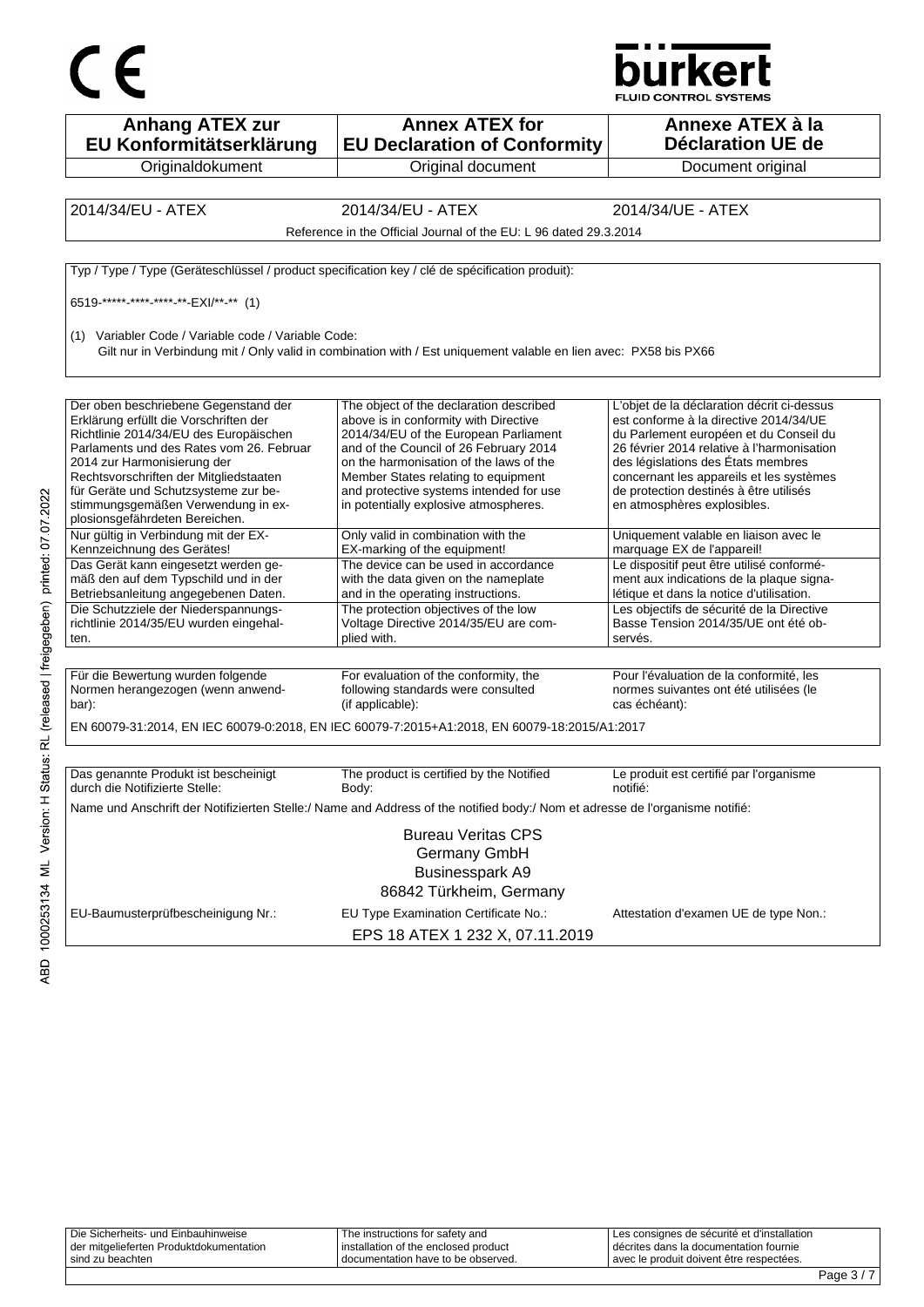

| $\epsilon$                                                                                                                                                                                                                                                                                                                                                    |                                                                                                                                                                                                                                                                                                                                           | burkert<br><b>FLUID CONTROL SYSTEMS</b>                                                                                                                                                                                                                                                                                                 |
|---------------------------------------------------------------------------------------------------------------------------------------------------------------------------------------------------------------------------------------------------------------------------------------------------------------------------------------------------------------|-------------------------------------------------------------------------------------------------------------------------------------------------------------------------------------------------------------------------------------------------------------------------------------------------------------------------------------------|-----------------------------------------------------------------------------------------------------------------------------------------------------------------------------------------------------------------------------------------------------------------------------------------------------------------------------------------|
| <b>Anhang ATEX zur</b><br>EU Konformitätserklärung                                                                                                                                                                                                                                                                                                            | <b>Annex ATEX for</b><br><b>EU Declaration of Conformity</b>                                                                                                                                                                                                                                                                              | Annexe ATEX à la<br><b>Déclaration UE de</b>                                                                                                                                                                                                                                                                                            |
| Originaldokument                                                                                                                                                                                                                                                                                                                                              | Original document                                                                                                                                                                                                                                                                                                                         | Document original                                                                                                                                                                                                                                                                                                                       |
| 2014/34/EU - ATEX                                                                                                                                                                                                                                                                                                                                             | 2014/34/EU - ATEX<br>Reference in the Official Journal of the EU: L 96 dated 29.3.2014                                                                                                                                                                                                                                                    | 2014/34/UE - ATEX                                                                                                                                                                                                                                                                                                                       |
| 6519 ***** **** **** ** EXI/** ** (1)<br>(1) Variabler Code / Variable code / Variable Code:                                                                                                                                                                                                                                                                  | Gilt nur in Verbindung mit / Only valid in combination with / Est uniquement valable en lien avec: PX52 bis PX55                                                                                                                                                                                                                          |                                                                                                                                                                                                                                                                                                                                         |
| Der oben beschriebene Gegenstand der<br>Erklärung erfüllt die Vorschriften der<br>Richtlinie 2014/34/EU des Europäischen<br>Parlaments und des Rates vom 26. Februar<br>2014 zur Harmonisierung der<br>Rechtsvorschriften der Mitgliedstaaten<br>für Geräte und Schutzsysteme zur be-<br>stimmungsgemäßen Verwendung in ex-<br>plosionsgefährdeten Bereichen. | The object of the declaration described<br>above is in conformity with Directive<br>2014/34/EU of the European Parliament<br>and of the Council of 26 February 2014<br>on the harmonisation of the laws of the<br>Member States relating to equipment<br>and protective systems intended for use<br>in potentially explosive atmospheres. | L'objet de la déclaration décrit ci-dessus<br>est conforme à la directive 2014/34/UE<br>du Parlement européen et du Conseil du<br>26 février 2014 relative à l'harmonisation<br>des législations des États membres<br>concernant les appareils et les systèmes<br>de protection destinés à être utilisés<br>en atmosphères explosibles. |
| Nur gültig in Verbindung mit der EX-<br>Kennzeichnung des Gerätes!                                                                                                                                                                                                                                                                                            | Only valid in combination with the<br>EX-marking of the equipment!                                                                                                                                                                                                                                                                        | Uniquement valable en liaison avec le<br>marquage EX de l'appareil!                                                                                                                                                                                                                                                                     |
| Das Gerät kann eingesetzt werden ge-<br>mäß den auf dem Typschild und in der<br>Betriebsanleitung angegebenen Daten.                                                                                                                                                                                                                                          | The device can be used in accordance<br>with the data given on the nameplate<br>and in the operating instructions.                                                                                                                                                                                                                        | Le dispositif peut être utilisé conformé-<br>ment aux indications de la plaque signa-<br>létique et dans la notice d'utilisation.                                                                                                                                                                                                       |
| Die Schutzziele der Niederspannungs-<br>richtlinie 2014/35/EU wurden eingehal-<br>ten.                                                                                                                                                                                                                                                                        | The protection objectives of the low<br>Voltage Directive 2014/35/EU are com-<br>plied with.                                                                                                                                                                                                                                              | Les objectifs de sécurité de la Directive<br>Basse Tension 2014/35/UE ont été ob-<br>servés.                                                                                                                                                                                                                                            |
| Für die Bewertung wurden folgende<br>Normen herangezogen (wenn anwend-<br>bar):<br>EN 60079-11:2012, EN IEC 60079-0:2018                                                                                                                                                                                                                                      | For evaluation of the conformity, the<br>following standards were consulted<br>(if applicable):                                                                                                                                                                                                                                           | Pour l'évaluation de la conformité, les<br>normes suivantes ont été utilisées (le<br>cas échéant):                                                                                                                                                                                                                                      |
| Das genannte Produkt ist bescheinigt<br>durch die Notifizierte Stelle:                                                                                                                                                                                                                                                                                        | The product is certified by the Notified<br>Body:                                                                                                                                                                                                                                                                                         | Le produit est certifié par l'organisme<br>notifié:                                                                                                                                                                                                                                                                                     |
|                                                                                                                                                                                                                                                                                                                                                               | Name und Anschrift der Notifizierten Stelle:/ Name and Address of the notified body:/ Nom et adresse de l'organisme notifié:                                                                                                                                                                                                              |                                                                                                                                                                                                                                                                                                                                         |
|                                                                                                                                                                                                                                                                                                                                                               | <b>Bureau Veritas CPS</b><br><b>Germany GmbH</b><br><b>Businesspark A9</b><br>86842 Türkheim, Germany                                                                                                                                                                                                                                     |                                                                                                                                                                                                                                                                                                                                         |
| EU-Baumusterprüfbescheinigung Nr.:                                                                                                                                                                                                                                                                                                                            | EU Type Examination Certificate No.:<br>EPS 18 ATEX 1 088 X, 18.06.2019                                                                                                                                                                                                                                                                   | Attestation d'examen UE de type Non.:                                                                                                                                                                                                                                                                                                   |

| sind zu beachten                        | I documentation have to be observed.   | I avec le produit doivent être respectées.    |
|-----------------------------------------|----------------------------------------|-----------------------------------------------|
| der mitgelieferten Produktdokumentation | I installation of the enclosed product | I décrites dans la documentation fournie      |
| Die Sicherheits- und Einbauhinweise     | The instructions for safety and        | I Les consignes de sécurité et d'installation |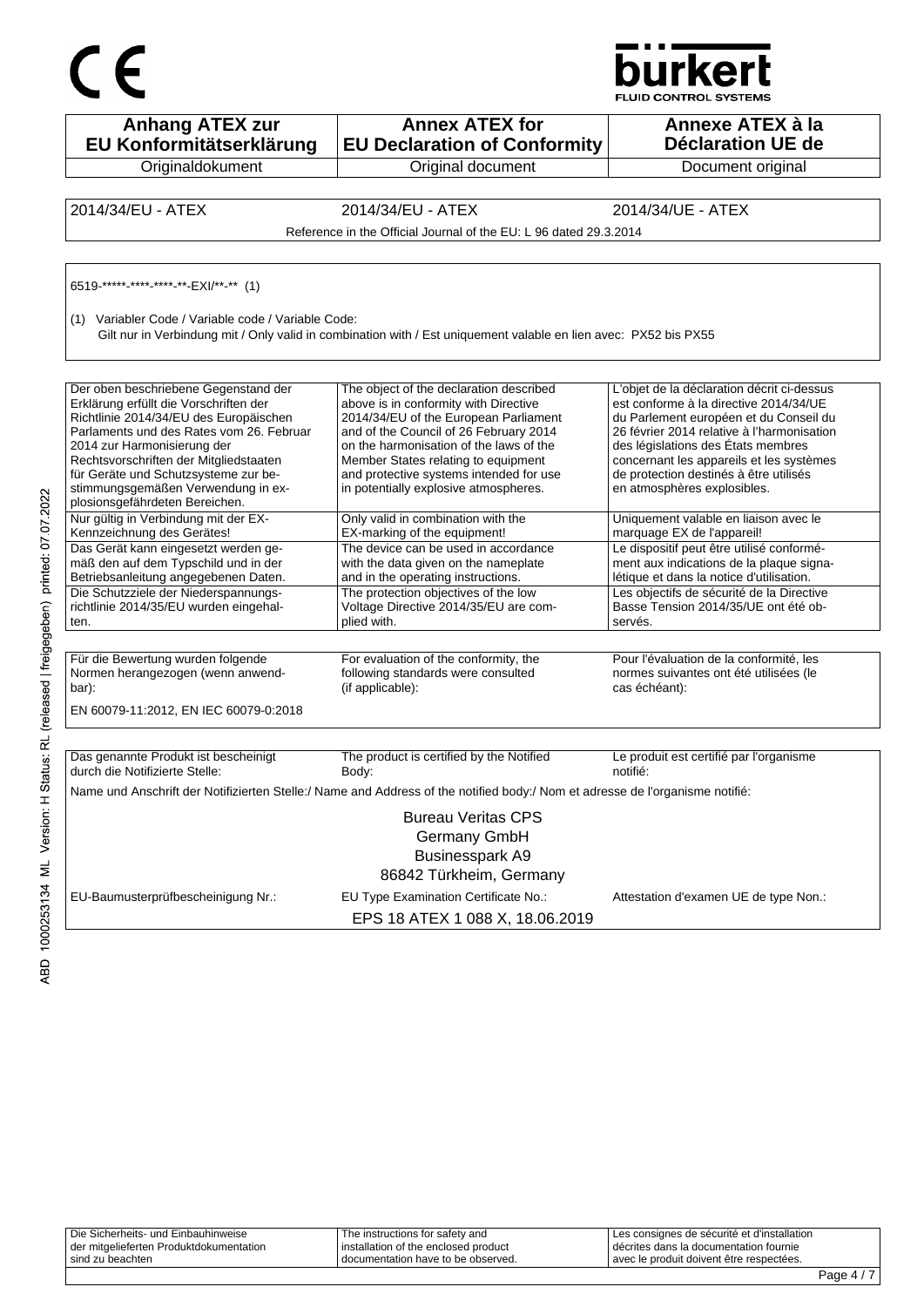



| <b>Anhang ATEX zur</b><br>EU Konformitätserklärung                                                                                                                                                                                                                                                                                                                                                                                                                                                                                                                                                                                                    | <b>Annex ATEX for</b><br><b>EU Declaration of Conformity</b>                                                                                                                                                                                                                                                                                                                                                                                                                                                                                                                                                                          | Annexe ATEX à la<br>Déclaration UE de                                                                                                                                                                                                                                                                                                                                                                                                                                                                                                                                                                                                               |
|-------------------------------------------------------------------------------------------------------------------------------------------------------------------------------------------------------------------------------------------------------------------------------------------------------------------------------------------------------------------------------------------------------------------------------------------------------------------------------------------------------------------------------------------------------------------------------------------------------------------------------------------------------|---------------------------------------------------------------------------------------------------------------------------------------------------------------------------------------------------------------------------------------------------------------------------------------------------------------------------------------------------------------------------------------------------------------------------------------------------------------------------------------------------------------------------------------------------------------------------------------------------------------------------------------|-----------------------------------------------------------------------------------------------------------------------------------------------------------------------------------------------------------------------------------------------------------------------------------------------------------------------------------------------------------------------------------------------------------------------------------------------------------------------------------------------------------------------------------------------------------------------------------------------------------------------------------------------------|
| Originaldokument                                                                                                                                                                                                                                                                                                                                                                                                                                                                                                                                                                                                                                      | Original document                                                                                                                                                                                                                                                                                                                                                                                                                                                                                                                                                                                                                     | Document original                                                                                                                                                                                                                                                                                                                                                                                                                                                                                                                                                                                                                                   |
|                                                                                                                                                                                                                                                                                                                                                                                                                                                                                                                                                                                                                                                       |                                                                                                                                                                                                                                                                                                                                                                                                                                                                                                                                                                                                                                       |                                                                                                                                                                                                                                                                                                                                                                                                                                                                                                                                                                                                                                                     |
| 2014/34/EU - ATEX                                                                                                                                                                                                                                                                                                                                                                                                                                                                                                                                                                                                                                     | 2014/34/EU - ATEX                                                                                                                                                                                                                                                                                                                                                                                                                                                                                                                                                                                                                     | 2014/34/UE - ATEX                                                                                                                                                                                                                                                                                                                                                                                                                                                                                                                                                                                                                                   |
|                                                                                                                                                                                                                                                                                                                                                                                                                                                                                                                                                                                                                                                       | Reference in the Official Journal of the EU: L 96 dated 29.3.2014                                                                                                                                                                                                                                                                                                                                                                                                                                                                                                                                                                     |                                                                                                                                                                                                                                                                                                                                                                                                                                                                                                                                                                                                                                                     |
|                                                                                                                                                                                                                                                                                                                                                                                                                                                                                                                                                                                                                                                       |                                                                                                                                                                                                                                                                                                                                                                                                                                                                                                                                                                                                                                       |                                                                                                                                                                                                                                                                                                                                                                                                                                                                                                                                                                                                                                                     |
| Typ / Type / Type (Geräteschlüssel / product specification key / clé de spécification produit):                                                                                                                                                                                                                                                                                                                                                                                                                                                                                                                                                       |                                                                                                                                                                                                                                                                                                                                                                                                                                                                                                                                                                                                                                       |                                                                                                                                                                                                                                                                                                                                                                                                                                                                                                                                                                                                                                                     |
| 6519 ***** **** **** ** EXI/** ** (1)                                                                                                                                                                                                                                                                                                                                                                                                                                                                                                                                                                                                                 |                                                                                                                                                                                                                                                                                                                                                                                                                                                                                                                                                                                                                                       |                                                                                                                                                                                                                                                                                                                                                                                                                                                                                                                                                                                                                                                     |
|                                                                                                                                                                                                                                                                                                                                                                                                                                                                                                                                                                                                                                                       |                                                                                                                                                                                                                                                                                                                                                                                                                                                                                                                                                                                                                                       |                                                                                                                                                                                                                                                                                                                                                                                                                                                                                                                                                                                                                                                     |
| (1) Variabler Code / Variable code / Variable Code:                                                                                                                                                                                                                                                                                                                                                                                                                                                                                                                                                                                                   | Gilt nur in Verbindung mit / Only valid in combination with / Est uniquement valable en lien avec: PX13                                                                                                                                                                                                                                                                                                                                                                                                                                                                                                                               |                                                                                                                                                                                                                                                                                                                                                                                                                                                                                                                                                                                                                                                     |
|                                                                                                                                                                                                                                                                                                                                                                                                                                                                                                                                                                                                                                                       |                                                                                                                                                                                                                                                                                                                                                                                                                                                                                                                                                                                                                                       |                                                                                                                                                                                                                                                                                                                                                                                                                                                                                                                                                                                                                                                     |
| Der oben beschriebene Gegenstand der<br>Erklärung erfüllt die Vorschriften der<br>Richtlinie 2014/34/EU des Europäischen<br>Parlaments und des Rates vom 26. Februar<br>2014 zur Harmonisierung der<br>Rechtsvorschriften der Mitgliedstaaten<br>für Geräte und Schutzsysteme zur be-<br>stimmungsgemäßen Verwendung in ex-<br>plosionsgefährdeten Bereichen.<br>Nur gültig in Verbindung mit der EX-<br>Kennzeichnung des Gerätes!<br>Das Gerät kann eingesetzt werden ge-<br>mäß den auf dem Typschild und in der<br>Betriebsanleitung angegebenen Daten.<br>Die Schutzziele der Niederspannungs-<br>richtlinie 2014/35/EU wurden eingehal-<br>ten. | The object of the declaration described<br>above is in conformity with Directive<br>2014/34/EU of the European Parliament<br>and of the Council of 26 February 2014<br>on the harmonisation of the laws of the<br>Member States relating to equipment<br>and protective systems intended for use<br>in potentially explosive atmospheres.<br>Only valid in combination with the<br>EX-marking of the equipment!<br>The device can be used in accordance<br>with the data given on the nameplate<br>and in the operating instructions.<br>The protection objectives of the low<br>Voltage Directive 2014/35/EU are com-<br>plied with. | L'objet de la déclaration décrit ci-dessus<br>est conforme à la directive 2014/34/UE<br>du Parlement européen et du Conseil du<br>26 février 2014 relative à l'harmonisation<br>des législations des États membres<br>concernant les appareils et les systèmes<br>de protection destinés à être utilisés<br>en atmosphères explosibles.<br>Uniquement valable en liaison avec le<br>marquage EX de l'appareil!<br>Le dispositif peut être utilisé conformé-<br>ment aux indications de la plaque signa-<br>létique et dans la notice d'utilisation.<br>Les objectifs de sécurité de la Directive<br>Basse Tension 2014/35/UE ont été ob-<br>servés. |
| Für die Bewertung wurden folgende<br>Normen herangezogen (wenn anwend-<br>bar):<br>EN 60079-15:2010, EN IEC 60079-0:2018                                                                                                                                                                                                                                                                                                                                                                                                                                                                                                                              | For evaluation of the conformity, the<br>following standards were consulted<br>(if applicable):                                                                                                                                                                                                                                                                                                                                                                                                                                                                                                                                       | Pour l'évaluation de la conformité, les<br>normes suivantes ont été utilisées (le<br>cas échéant):                                                                                                                                                                                                                                                                                                                                                                                                                                                                                                                                                  |

| Die Sicherheits- und Einbauhinweise     | The instructions for safety and      | Les consignes de sécurité et d'installation |
|-----------------------------------------|--------------------------------------|---------------------------------------------|
| der mitgelieferten Produktdokumentation | installation of the enclosed product | décrites dans la documentation fournie      |
| ' sind zu beachten                      | I documentation have to be observed. | avec le produit doivent être respectées.    |
|                                         |                                      |                                             |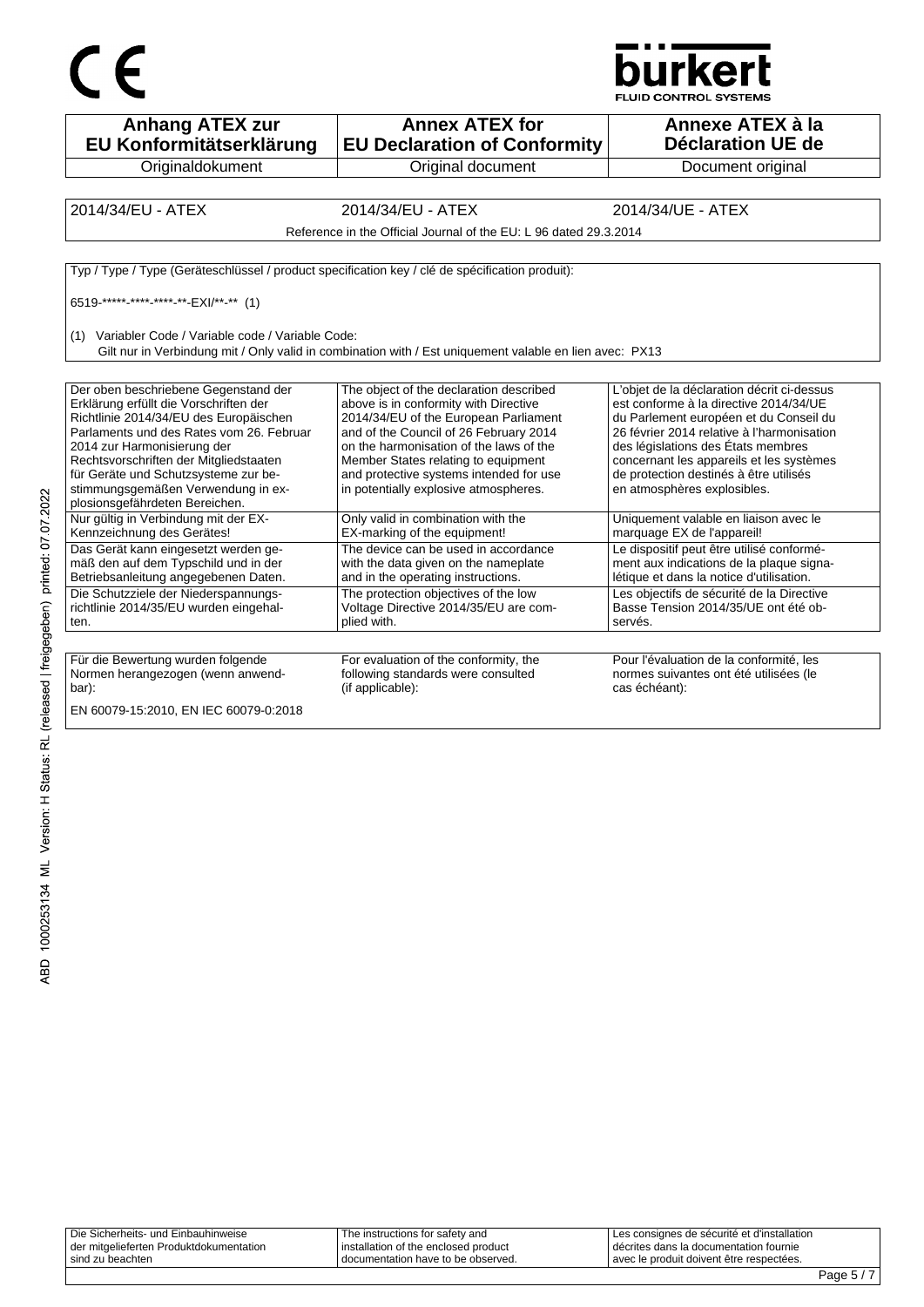



**Anhang NSR zur EU Konformitätserklärung Originaldokument Annex LVD for EU Declaration of Conformity** Original document **Annexe DBT à la Déclaration UE de**  Document original 2014/35/EU - NSR 2014/35/EU - LVD 2014/35/UE - DBT Reference in the Official Journal of the EU: L 96 dated 29.3.2014 Typ / Type / Type (Geräteschlüssel / product specification key / clé de produit): 6519-\*\*\*\*\*-\*\*\*\*-\*\*\*\*-\*\*-(1)/\*\*-\*\* (1) Spannungsebene / Voltage levels / Niveau de tension [V]: NSR gilt nur, wenn Spannungsebene ≥ 50 V AC / ≥ 75 V DC und ≤ 1000 V AC / ≤ 1500 V DC LVD only valid, if voltage level  $\geq 50$  V AC /  $\geq 75$  V DC and ≤ 1000 V AC / ≤ 1500 V DC DBT uniquement pour les niveaux de tensions ≥ 50 V AC / ≥ 75 V DC et ≤ 1000 V AC / ≤ 1500 V DC Der oben beschriebene Gegenstand der Erklärung erfüllt die Vorschriften der Richtlinie 2014/35/EU des Europäischen Parlaments und des Rates vom 26. Februar 2014 zur Harmonisierung der Rechtsvorschriften der Mitgliedstaaten über die Bereitstellung elektrischer Betriebsmittel zur Verwendung innerhalb bestimmter Spannungsgrenzen auf dem Markt. The object of the declaration described above is in conformity with Directive 2014/35/EU of the European Parliament and of the Council of 26 February 2014 on the harmonisation of the laws of the Member States relating to the making available on the market of electrical equipment designed for use within certain voltage limits. L'objet de la déclaration décrit ci-dessus est conforme à la directive 2014/35/UE du Parlement européen et du Conseil du 26 février 2014 relative à l'harmonisation des législations des États membres concernant la mise à disposition sur le marché du matériel électrique destiné à être employé dans certaines limites de tension. Die Richtlinie 2014/33/EU ist nur bei Produkten anzuwenden, die nicht in den Anwendungsbereich der ATEX-Richtlinie fallen. Directive 2014/33/EU applies only to products that do not fall inside the scope of the ATEX Directive. La directive 2014/33/UE s'applique uniquement aux produits qui ne relèvent pas de la directive ATEX. Für die Bewertung wurden folgende Normen herangezogen (wenn anwendbar): For evaluation of the conformity, the following standards were consulted (if applicable): Pour l'évaluation de la conformité, les normes suivantes ont été utilisées (le cas échéant): EN 50178:1997, EN 60664-1:2007, EN 61010-1:2010

| Die Sicherheits- und Einbauhinweise     | The instructions for safety and      | Les consignes de sécurité et d'installation |
|-----------------------------------------|--------------------------------------|---------------------------------------------|
| der mitgelieferten Produktdokumentation | installation of the enclosed product | décrites dans la documentation fournie      |
| ' sind zu beachten                      | I documentation have to be observed. | avec le produit doivent être respectées.    |
|                                         |                                      | Page $6/7$                                  |